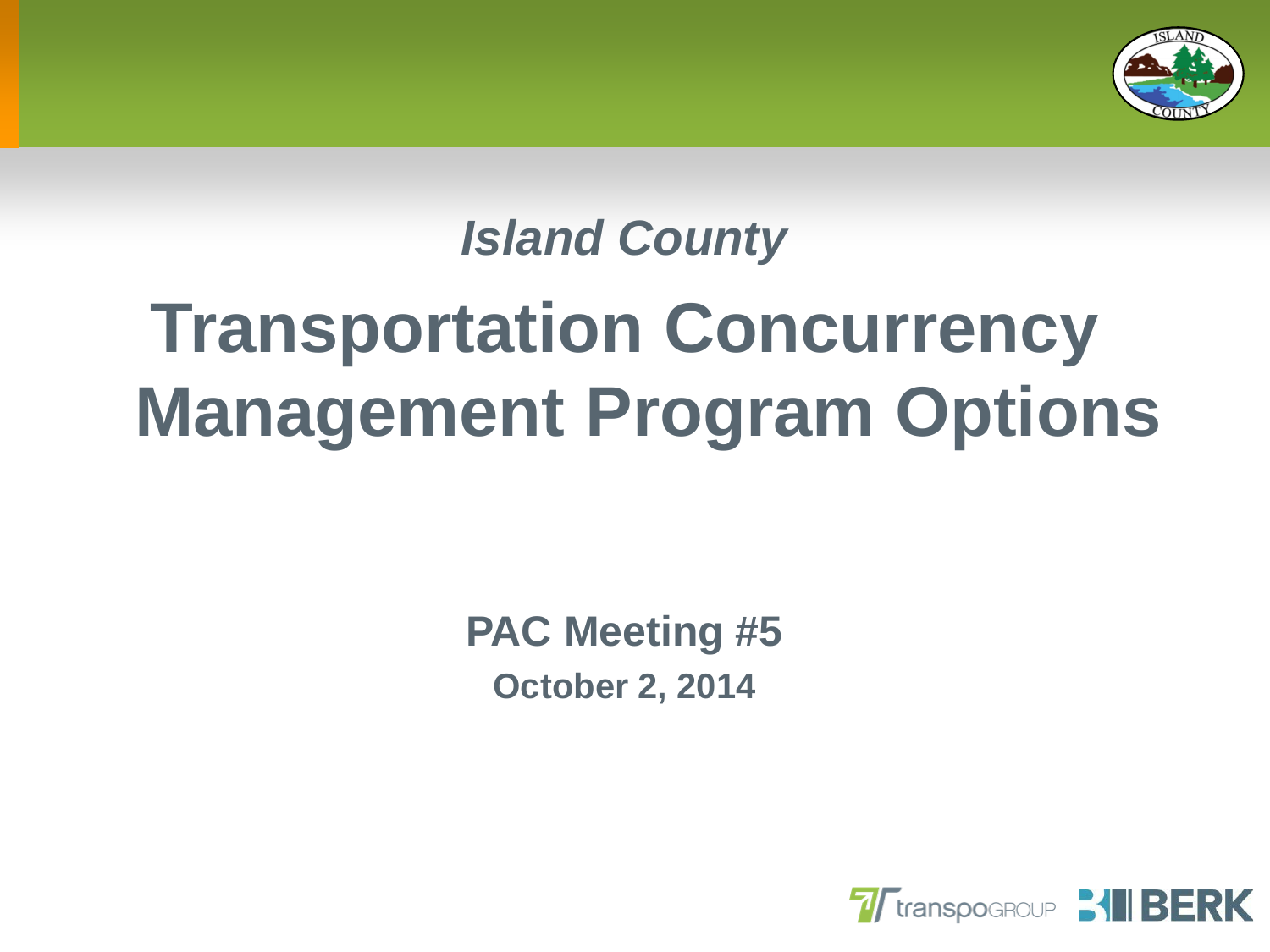# **Purpose of today's meeting**



- What have we covered with the transportation concurrency options?
- What are the recommendations for moving forward?
- How will these changes impact the Transportation Element?

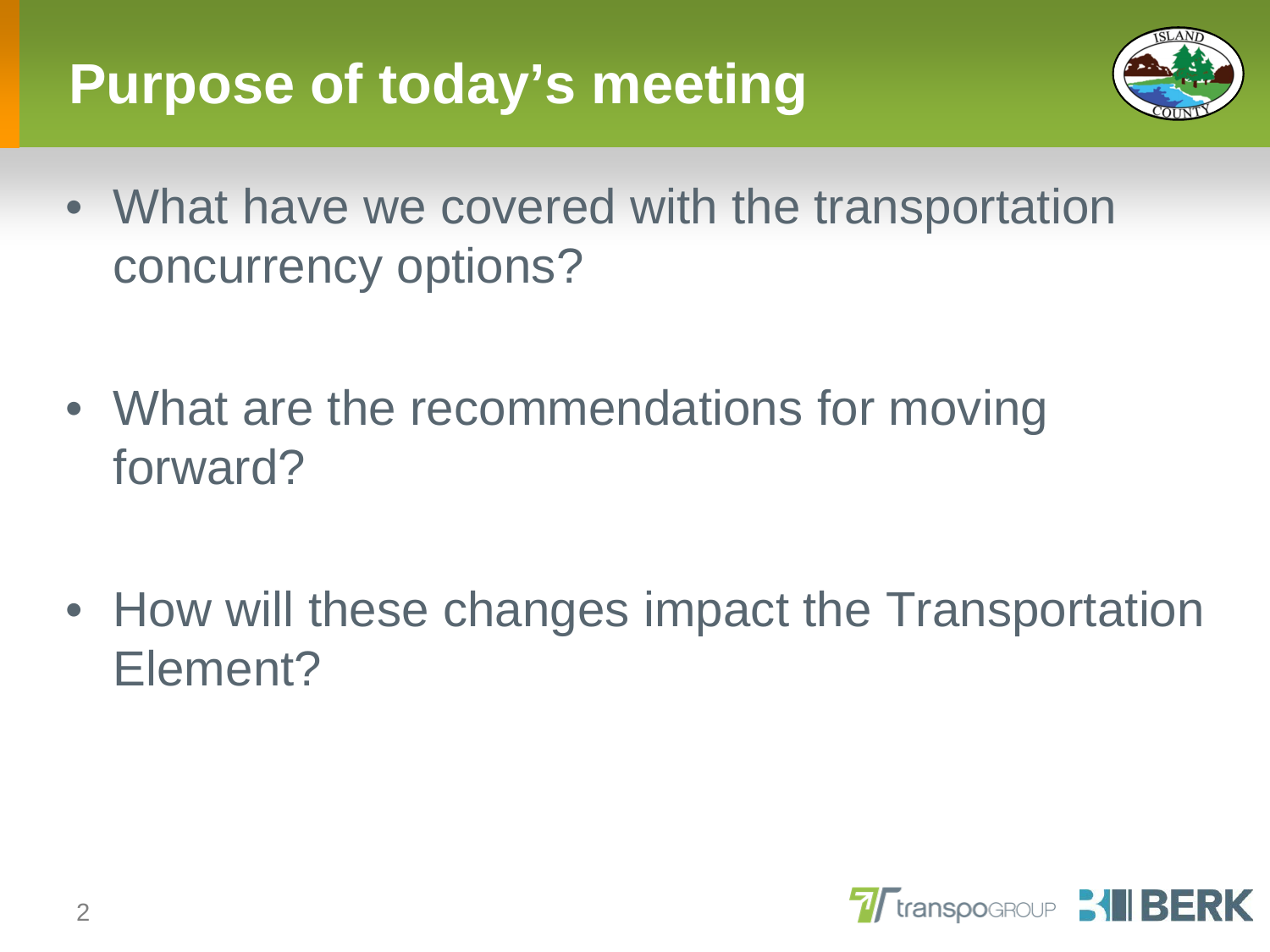# **Development review programs**



• Concurrency is one of four primary development review tools

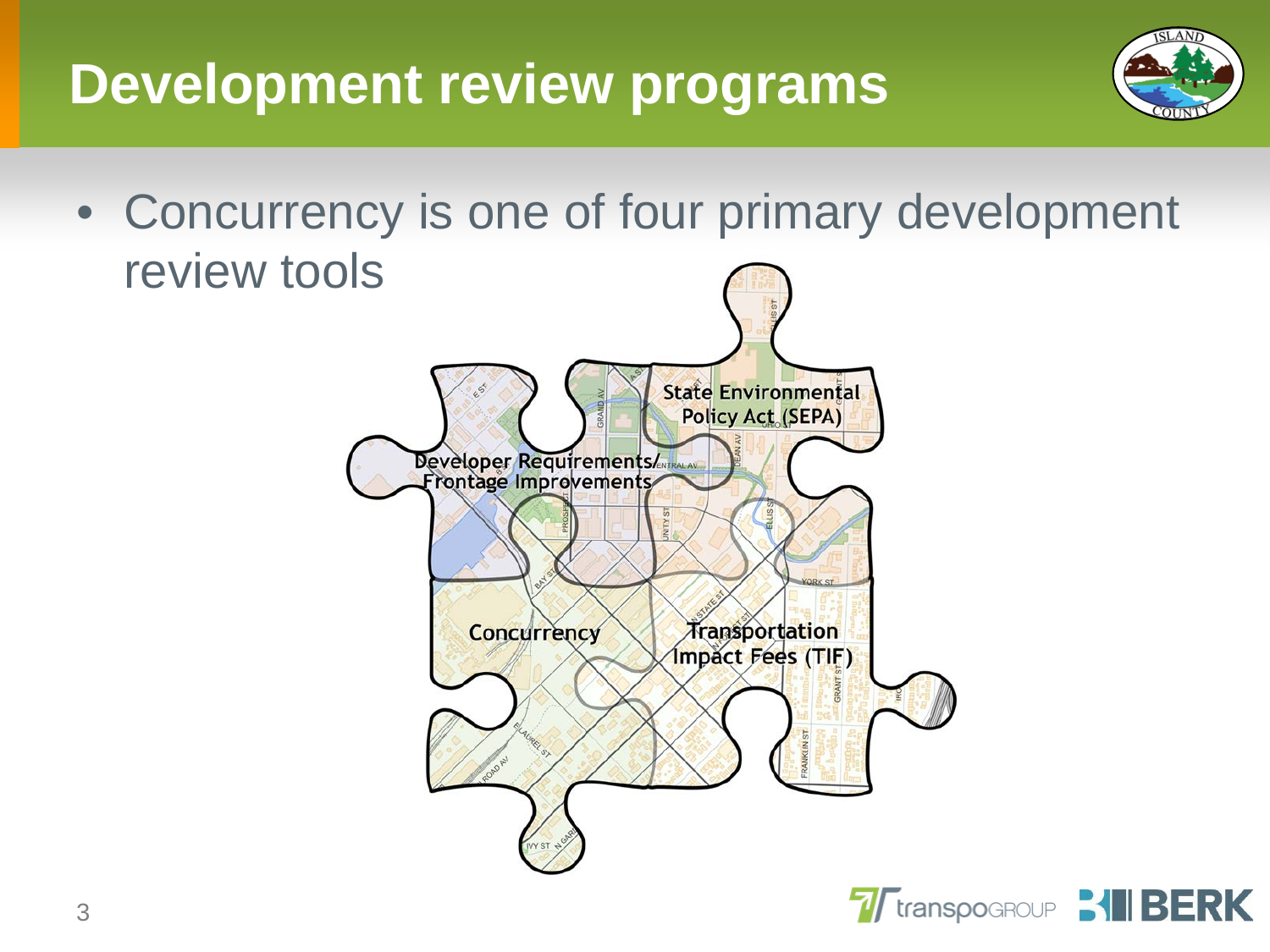**Where are we at in the concurrency program development process?**





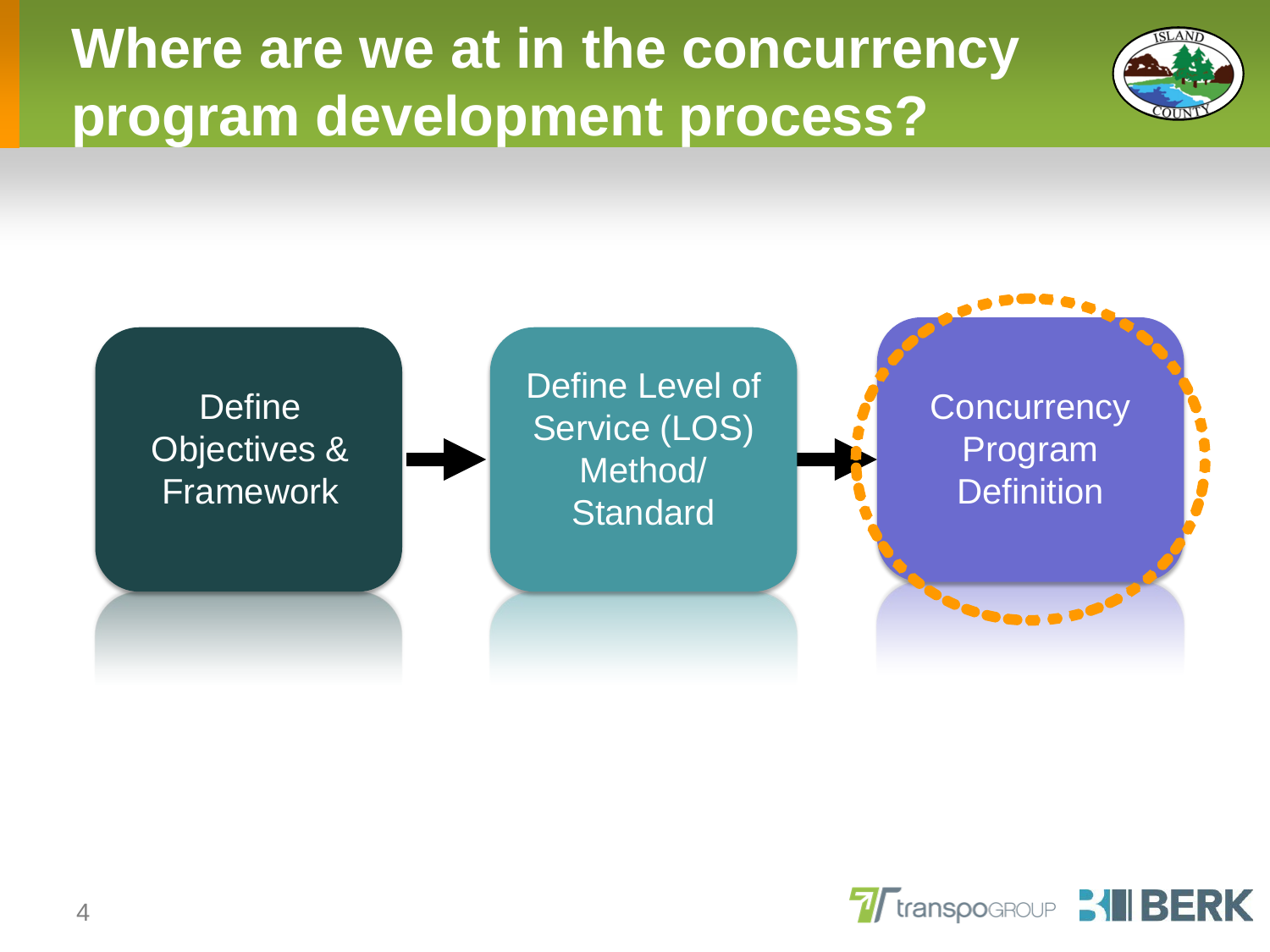# **Broad objectives**



- 1. Passes the legal test
- 2. Supports land use vision and planning goals
- 3. Able to fund improvements
- 4. Can implement with limited resources
- 5. Easy to understand and communicate

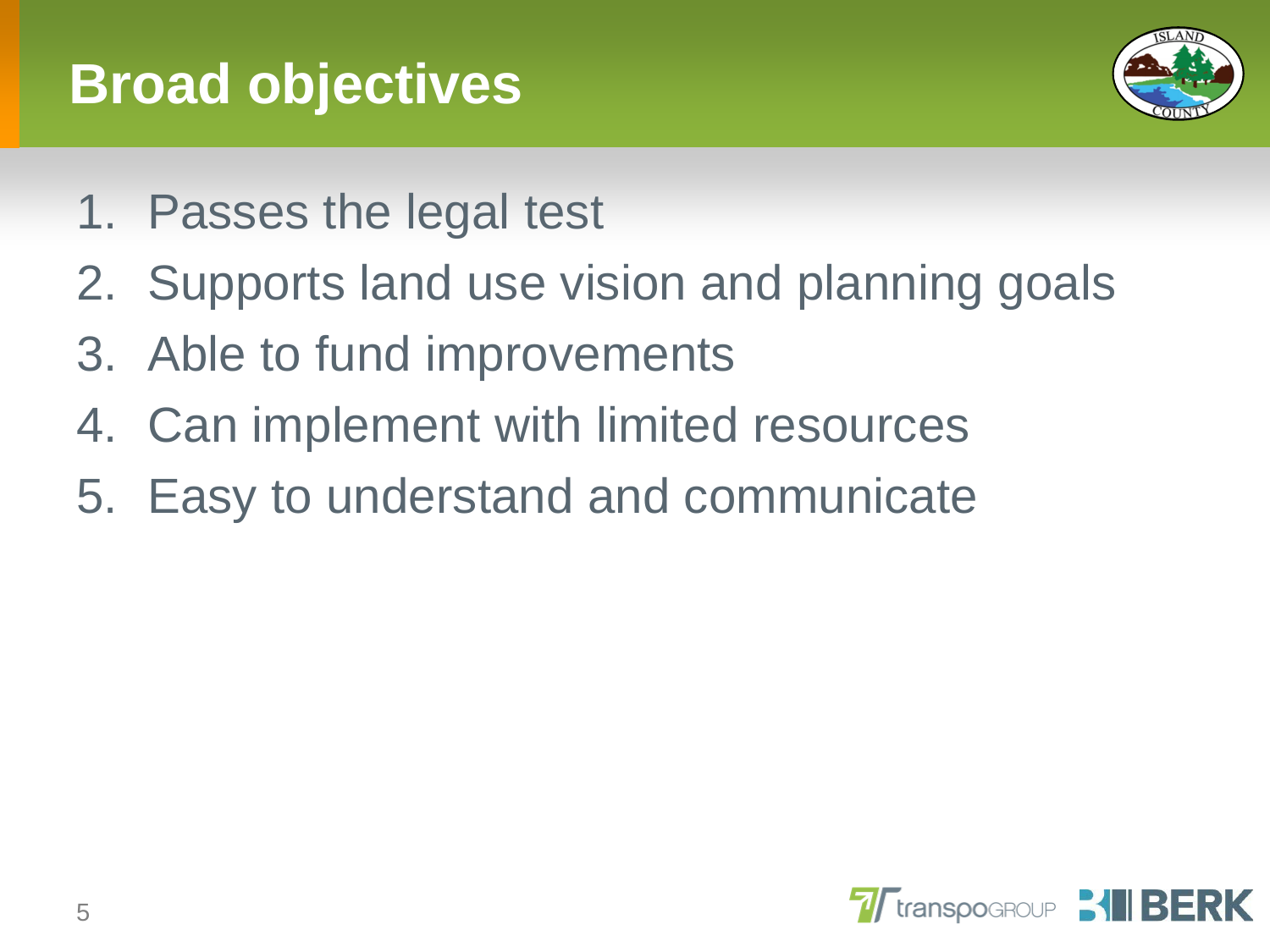# **What are the potential concurrency program components?**



- A. Facility Based Standard
- B. Trip Impact Threshold and Monitoring Program
- C. Subarea Composite / Average Intersection Delay
- D. Arterial Travel Time (or Speed)
- E. LOS Standard Multimodal Adjustment
- F. Person Trips Capacity

*Components are not exclusive. The ultimate program may be a combination of multiple components.*

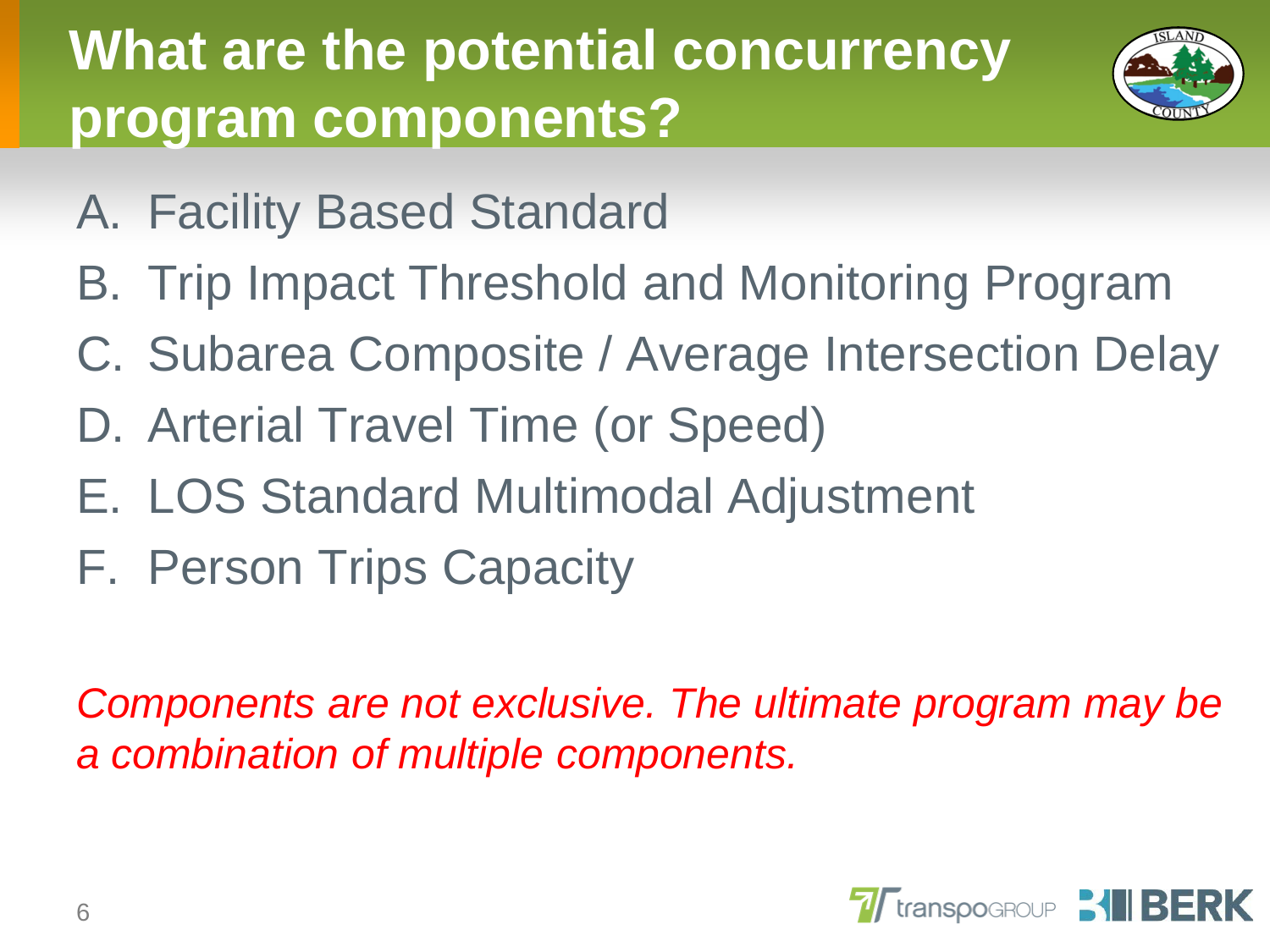#### **How did we select a recommended approach?**



- Choose an approach that fits overall planning goals and is based on concurrency program objectives
- Determine the appropriate application and where it should be applied
- Choose standards that fit within the context of the transportation system

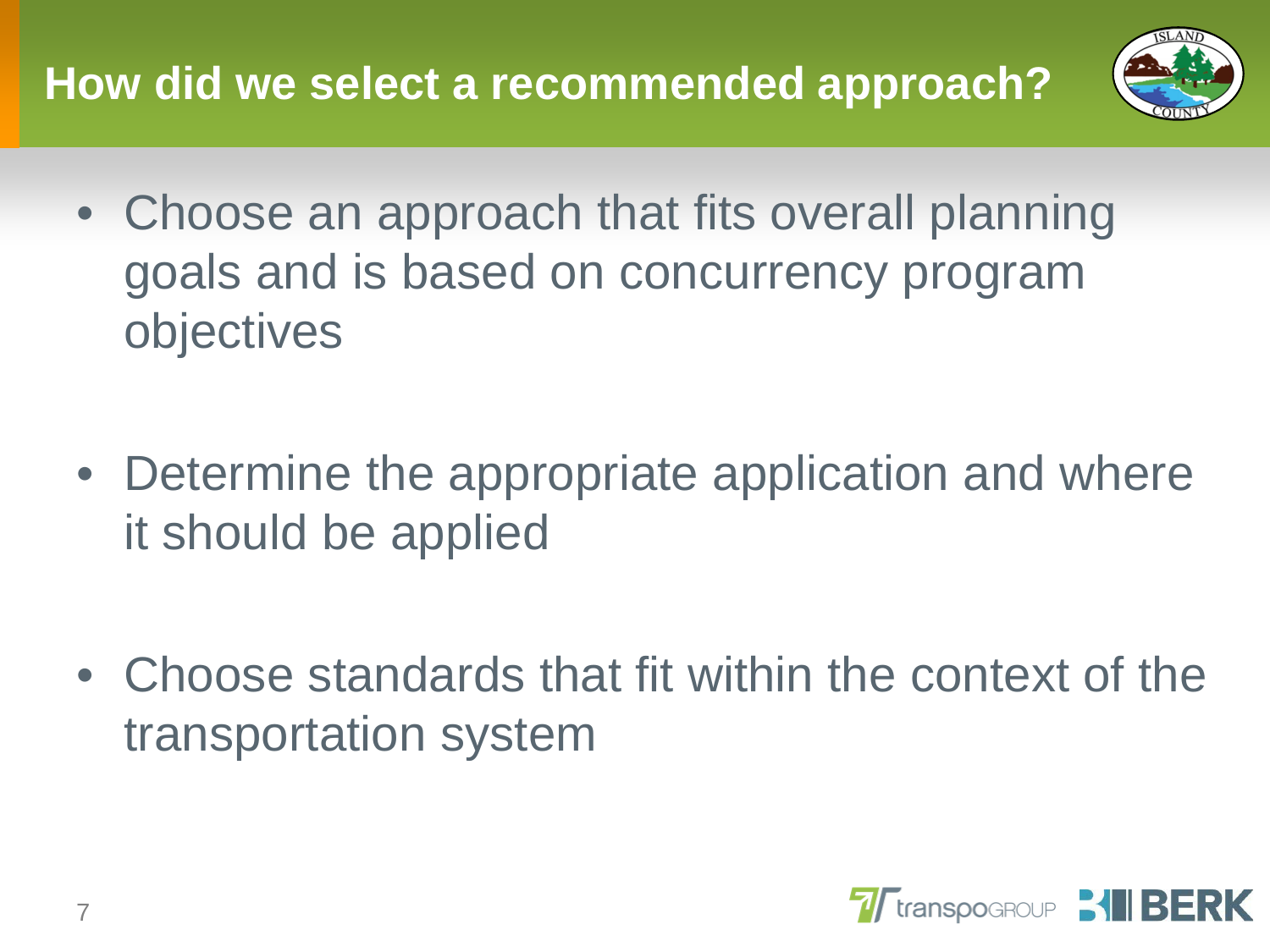# **Develop concurrency service areas**





- Allow concurrency issues to be defined by the location of the proposal
- Propose four CSAs following the Skagit-Island planning subareas

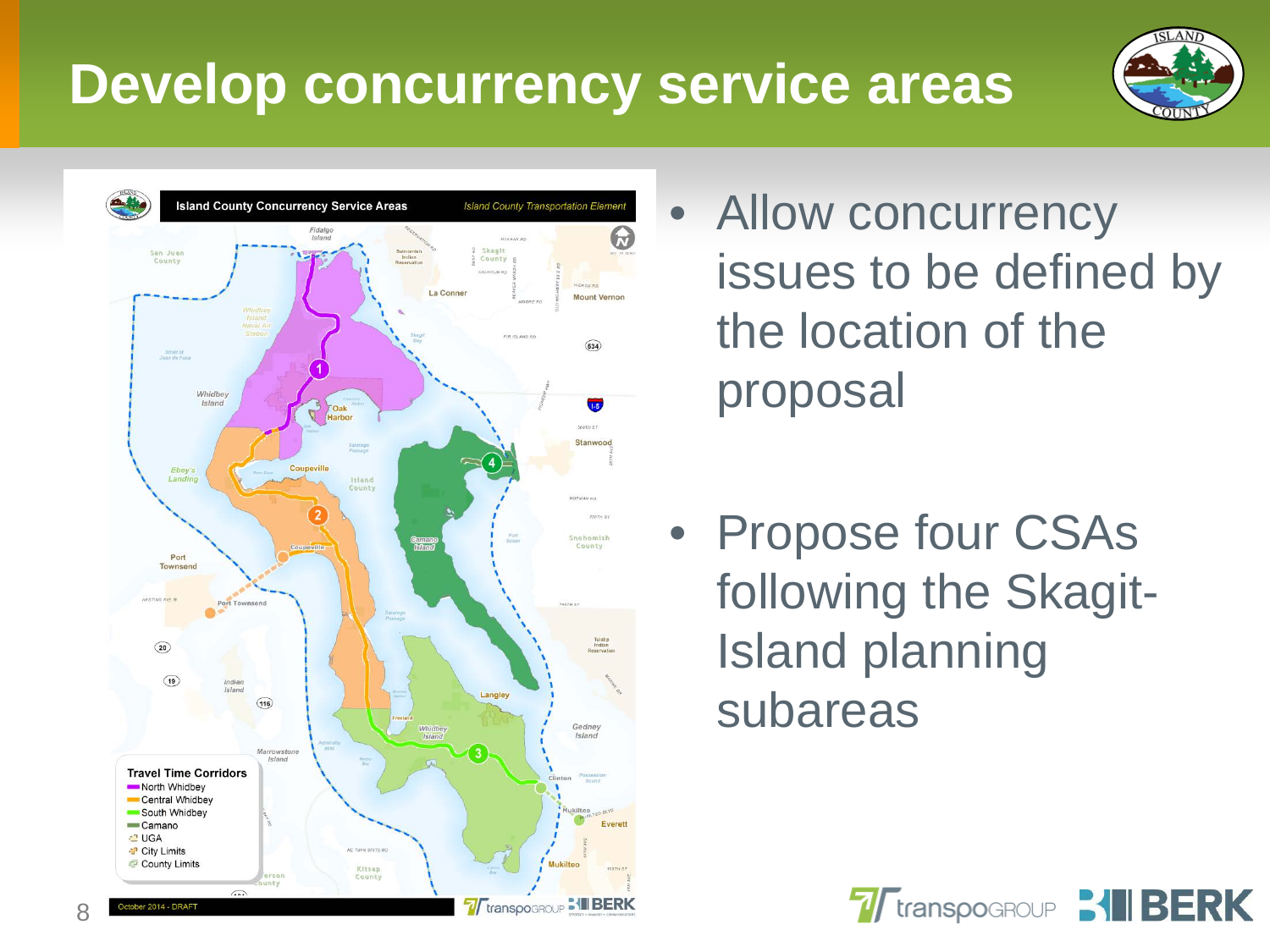# **Maintain trip impact threshold**



- Sets the number of trips that would trigger a concurrency review
- Current requirement is based on 10 peak hour trips
	- "All arterial and State intersections which will reasonably be projected to experience ten (10) or more additional peak hour trips as a result of the development activity, regardless of their distance from the development activity."

*Island County Concurrency Ordinance 11.04.06*

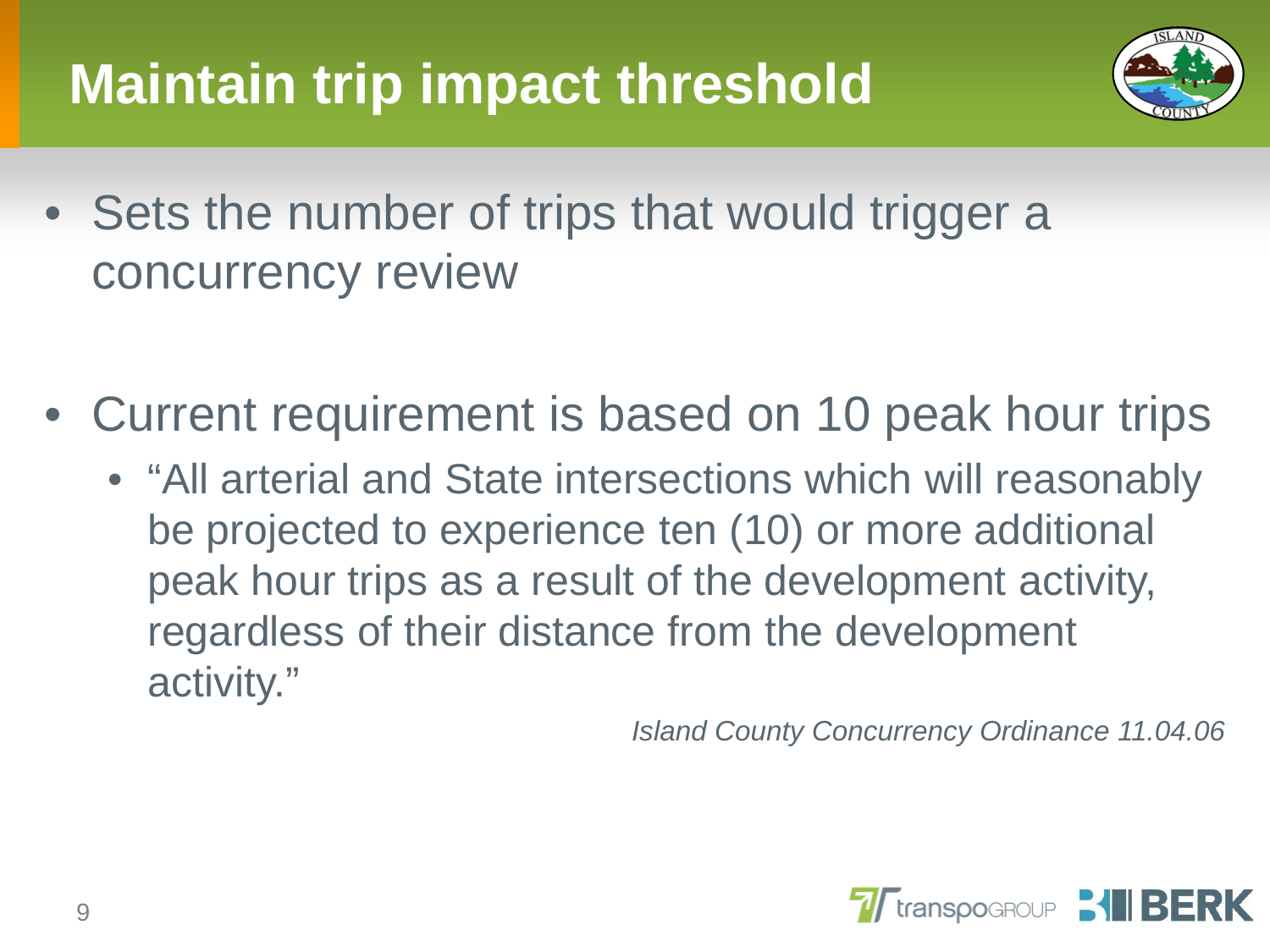# **Arterial travel time**





10

- Allow for a range of facility improvements
- Baseline established for travel time corridors in the field
- Concurrency review process will update travel times based on traffic count program

**7** Transpogroup **31 BERK**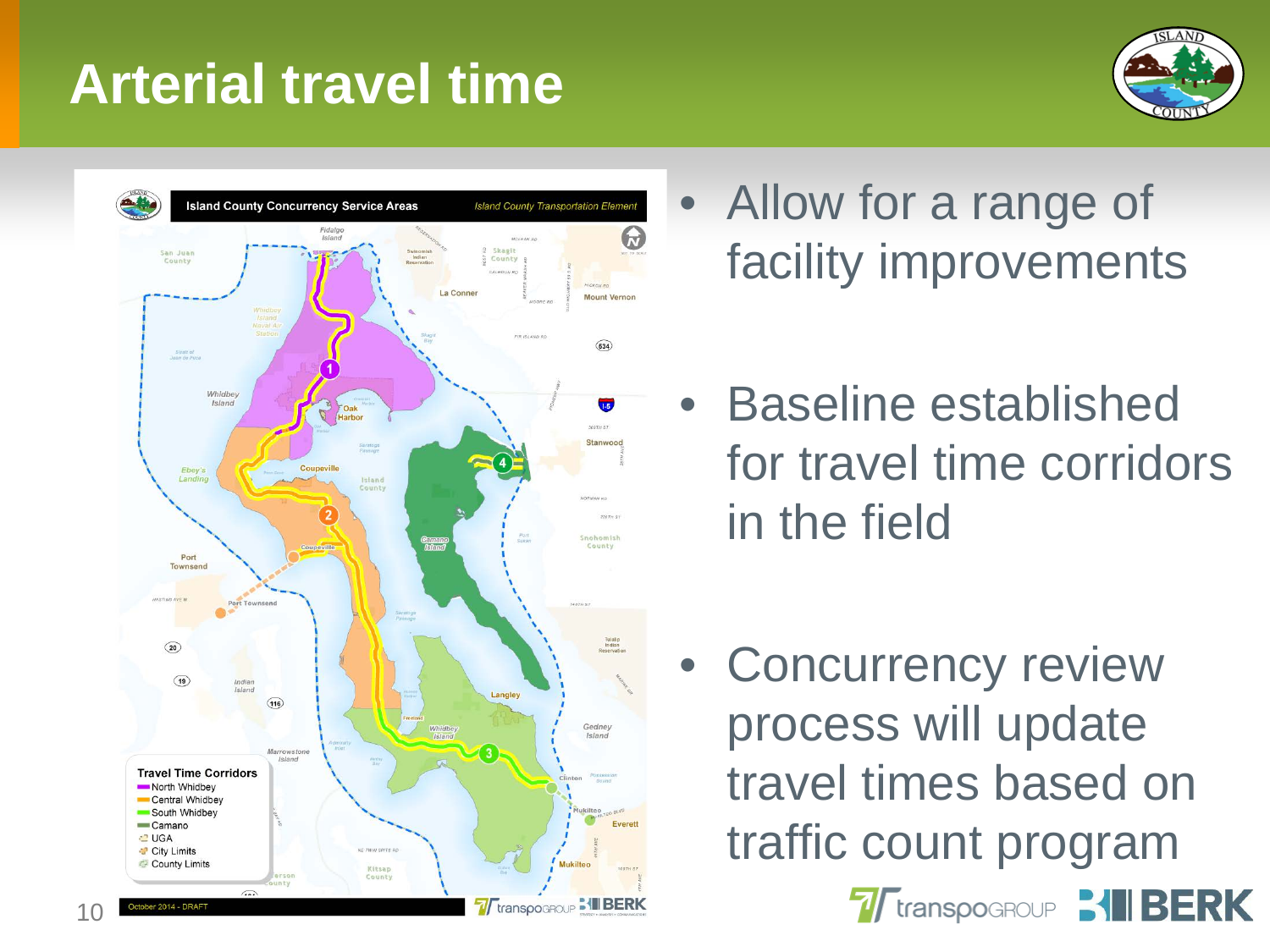# **Travel time corridors**



#### • Travel time corridors defined by CSAs

| <b>CSA</b>     | <b>Travel Time Corridor</b>                    | <b>Street</b><br>Class | <b>Minimum</b><br><b>Average Travel</b><br>Speed (mph) |
|----------------|------------------------------------------------|------------------------|--------------------------------------------------------|
|                | <b>SR 20 north of Oak Harbor</b>               |                        |                                                        |
|                | <b>SR 20 south of Oak Harbor</b>               |                        |                                                        |
| $\overline{2}$ | <b>SR 20 north of Coupeville to ferry dock</b> |                        | established                                            |
| $\mathcal{P}$  | <b>SR 525 south to Freeland</b>                |                        |                                                        |
| 3              | <b>SR 525 from Freeland to Clinton ferry</b>   |                        |                                                        |
|                | <b>SR 532 entire extents</b>                   |                        |                                                        |

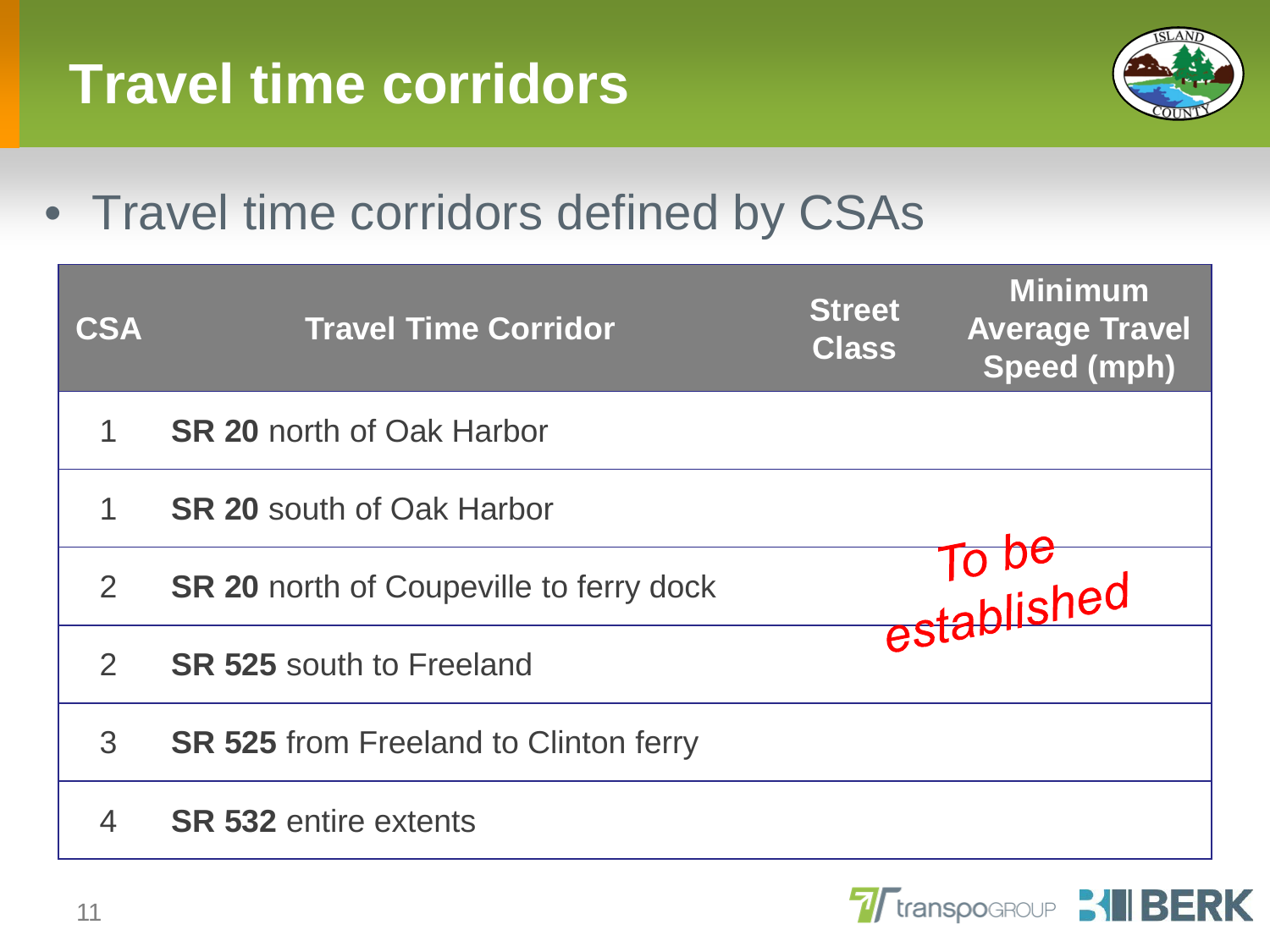# **Ferry level-of-service (LOS)**



- Ferry LOS is measured with two standards
	- When Standard 1 is reached, WSF "might consider more target, route-specific strategies to alleviate congestion and spread demand to sailings where capacity exists."
	- When Standard 2 is reached, WSF "might consider additional investment."

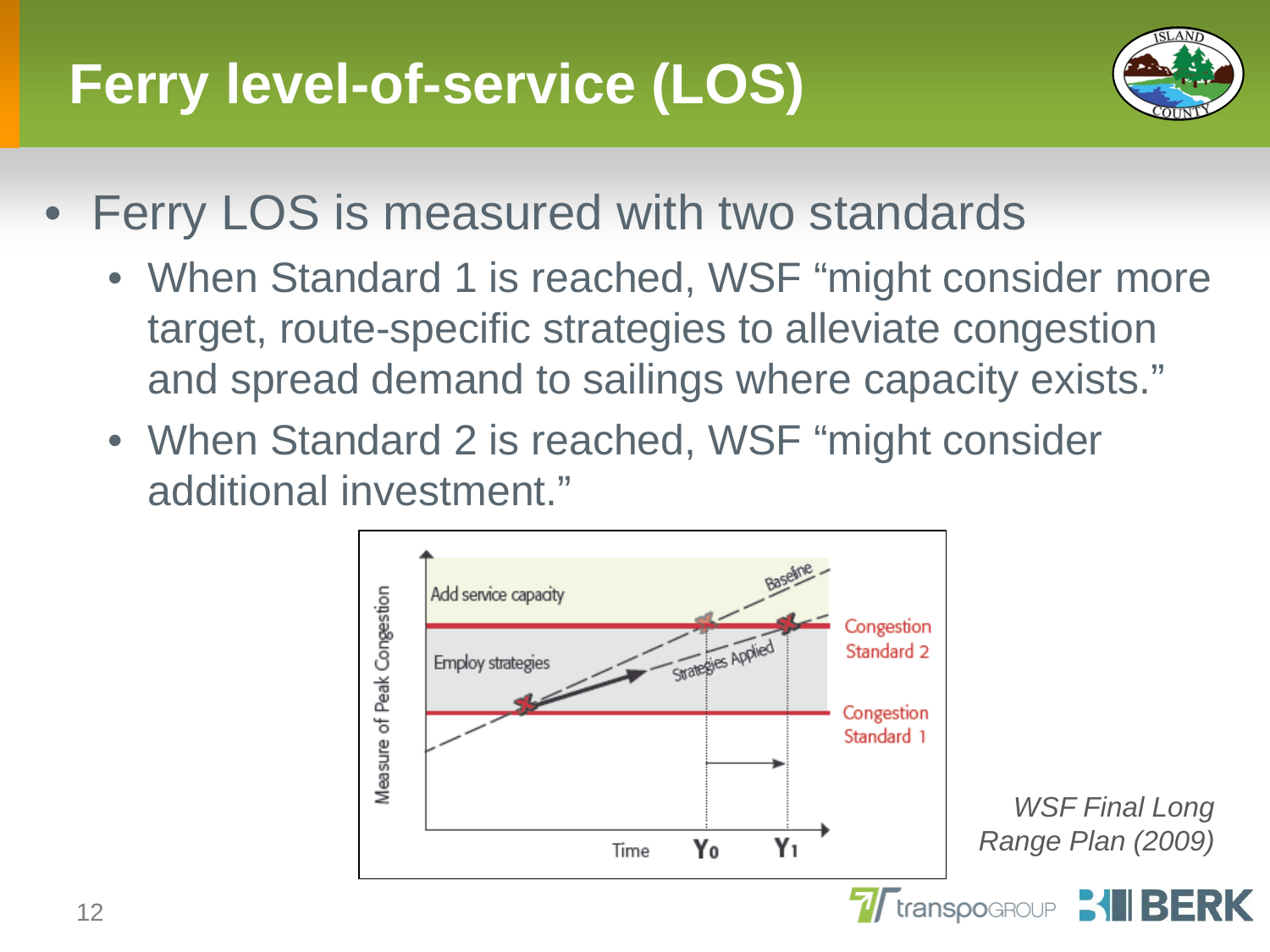#### **Concurrency and ferries**



- Ferries limited to Central and Southern Whidbey Concurrency Service Areas
	- LOS reported by WSF periodically

| <b>Route</b>                 |                     | Jan.       | <b>May</b> | Aug. |
|------------------------------|---------------------|------------|------------|------|
|                              | Level 1<br>Standard | 25%        | 30%        | 35%  |
| Pt. Townsend -<br>Coupeville | Level 2<br>Standard | 75%        | 75%        | 85%  |
|                              | 2006 Actual         | 12%        | 14%        | 37%  |
|                              | Level 1<br>Standard | 25%        | 25%        | 30%  |
| Mukilteo – Clinton           | Level 2<br>Standard | 65%        | 65%        | 75%  |
|                              | 2006 Actual         | <b>22%</b> | 32%        | 39%  |

*WSF Final Long Range Plan (2009)*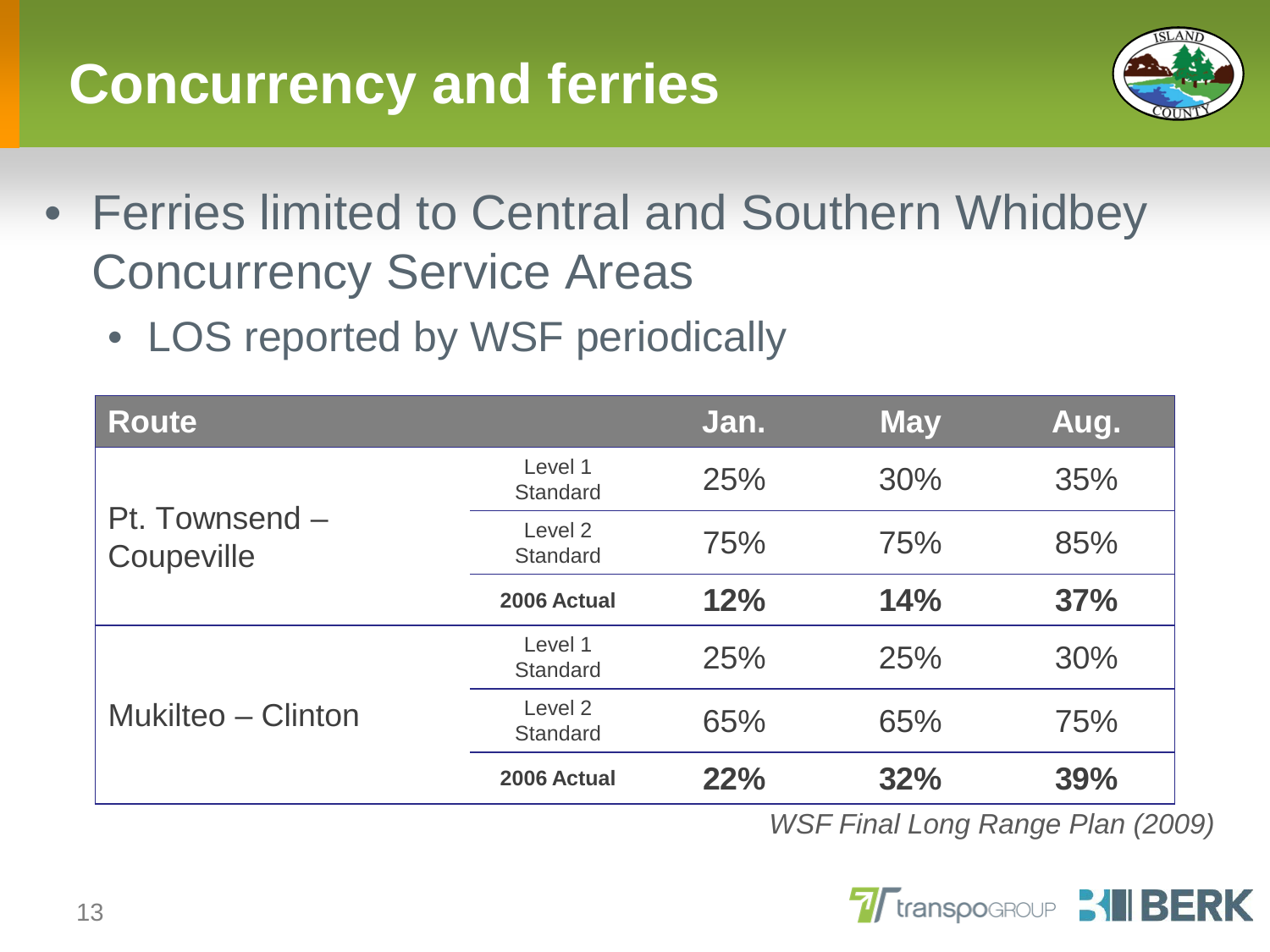#### **Non-HSS intersections**





- Define intersection LOS by federal functional classification for the highest order roadway
	- Interstate: N/A
	- Principal Arterials: LOS D
	- Minor Arterials: LOS D
	- Collectors: LOS D
	- Local Access: no standard defined

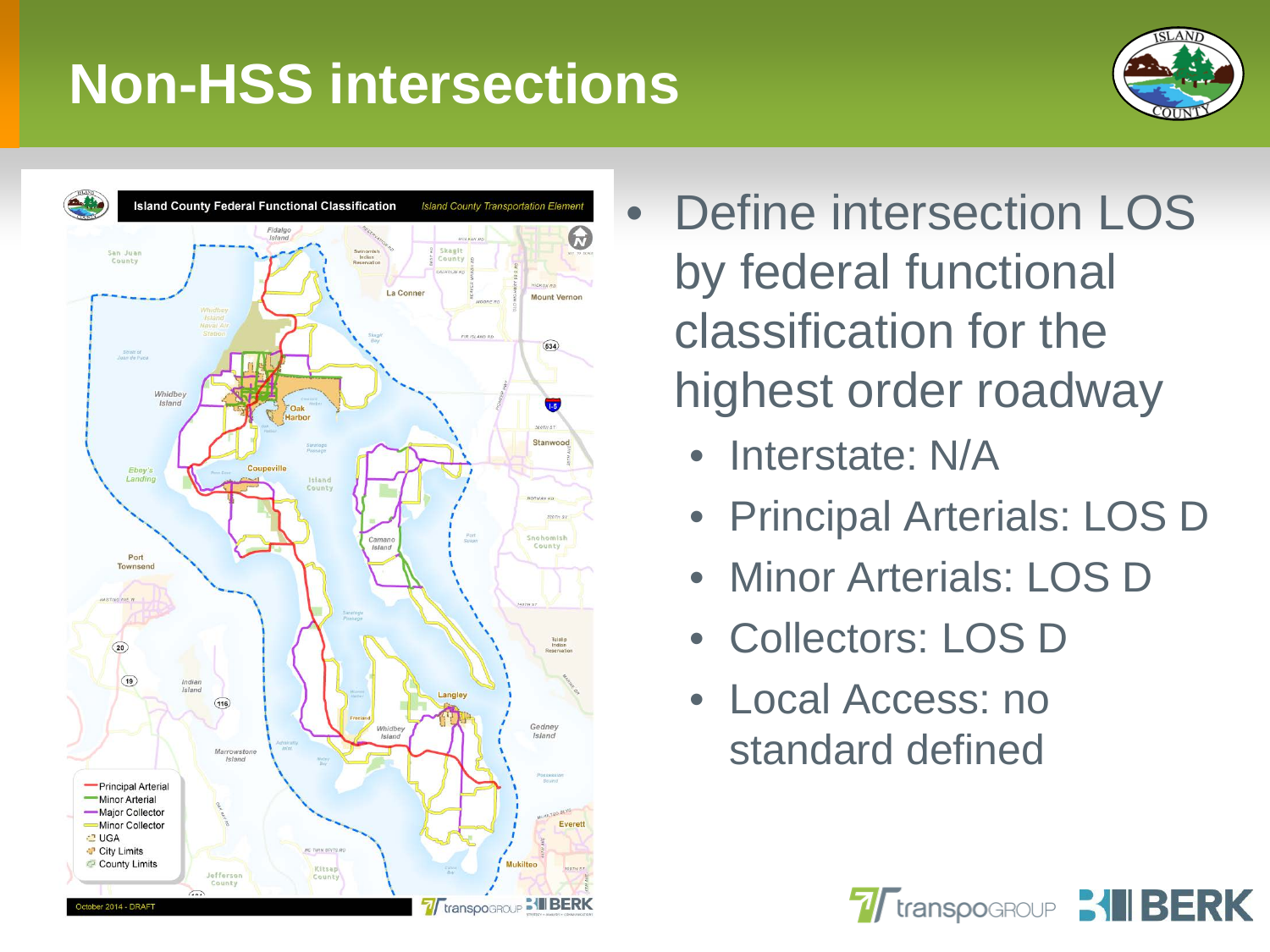# **Intersection LOS methodology**



- LOS determined using methodologies identified in the latest edition of the *Highway Capacity Manual*:
	- Traffic Signals, Roundabouts, and All-Way Stop Controlled **Intersections** 
		- LOS based on overall average delay per vehicle.
	- Unsignalized Two-Way Stop Controlled Intersections
		- LOS based on worst traffic movement. On a case-by-case basis, the County may allow LOS for traffic movements from the minor streets at two-way stop controlled intersections to operate below the adopted standard, if the County determines that no significant safety or operational issues will result.

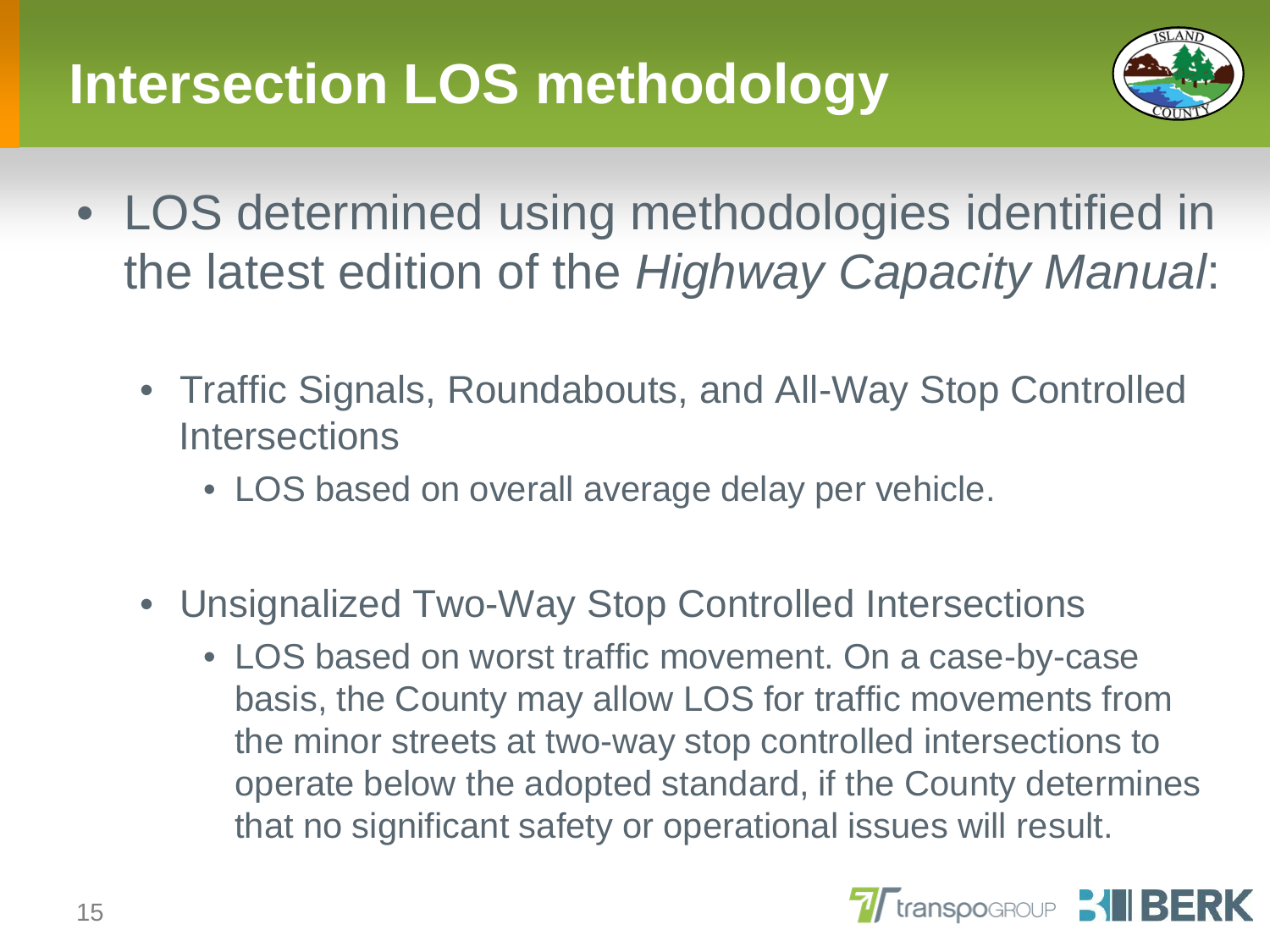#### **Discussion**



- Recommended concurrency approach and further refinement
- Impact on future LOS standards and the Transportation Element project list
- Updates to the MOU as required

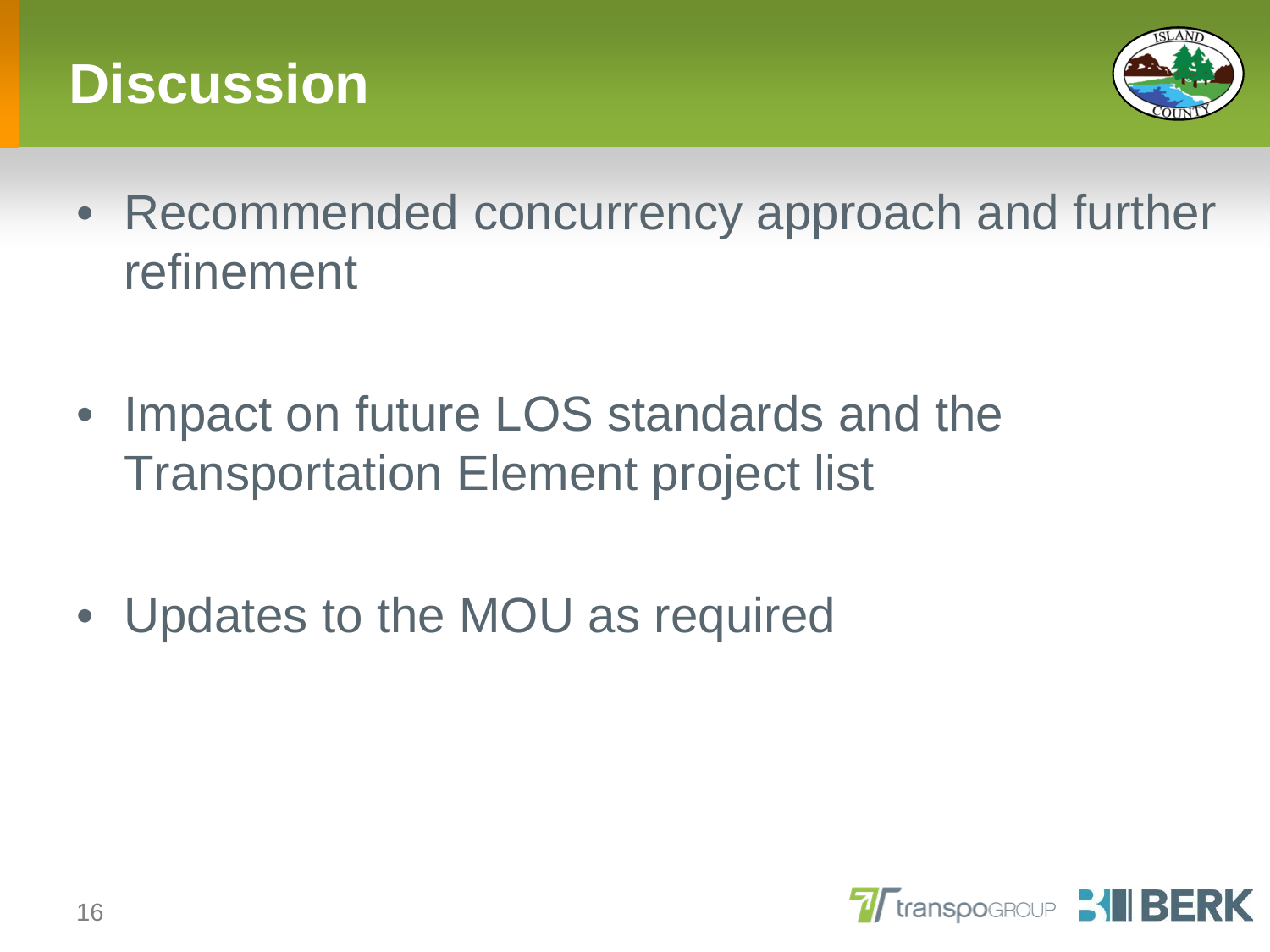# **Example application #1**





- **Proposed** development with 2,250 SF of commercial
- Anticipated to generate 17 PM peak hour trips

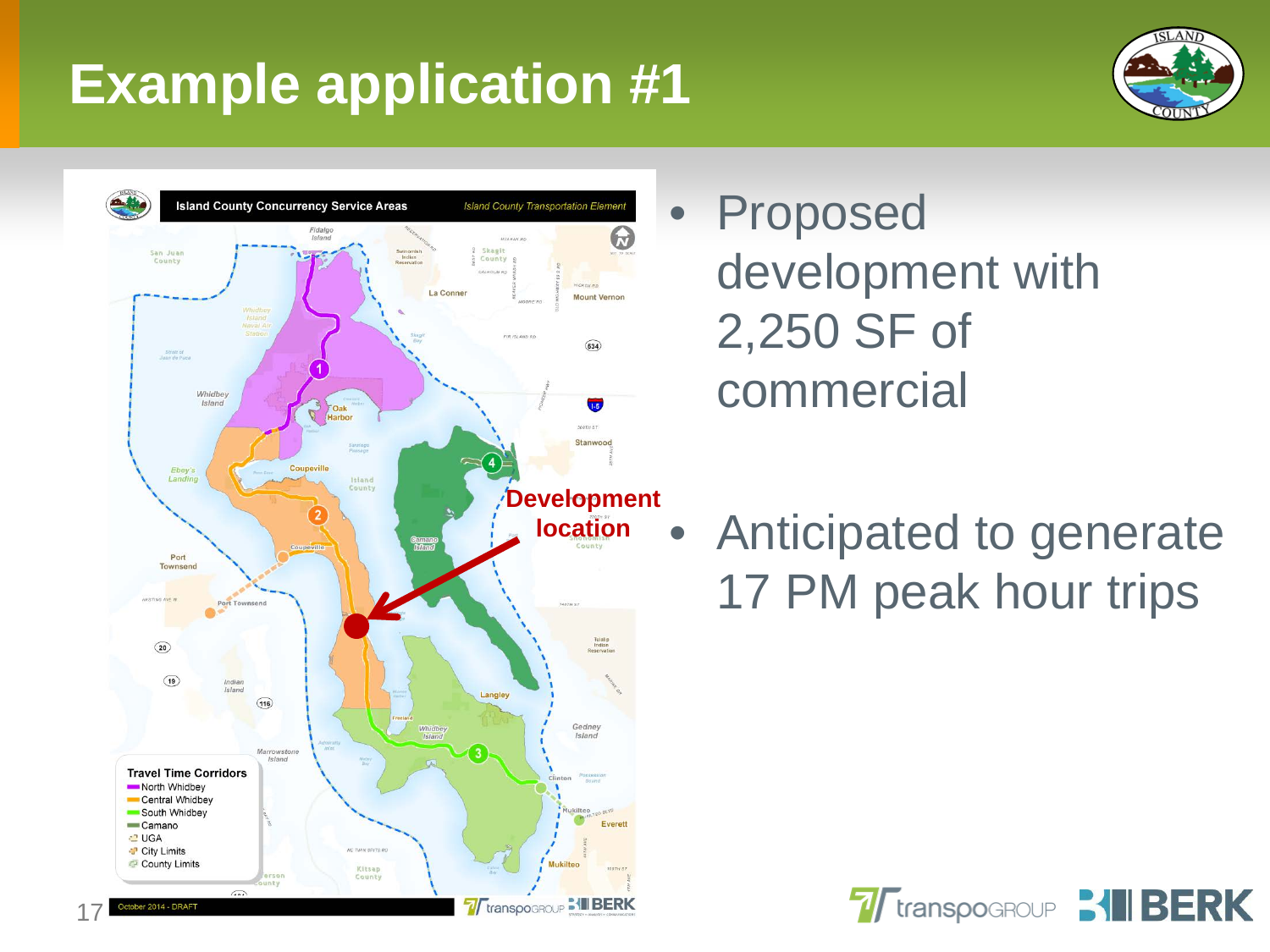## **Concurrency process**



- 1. Which Concurrency Service Area does it fall in?
	- #2 Central Whidbey
- 2. Does it exceed the trip threshold?
	- No, it does not have more than 10 peak hour trips on any roadways



**Project Trip Assignment**

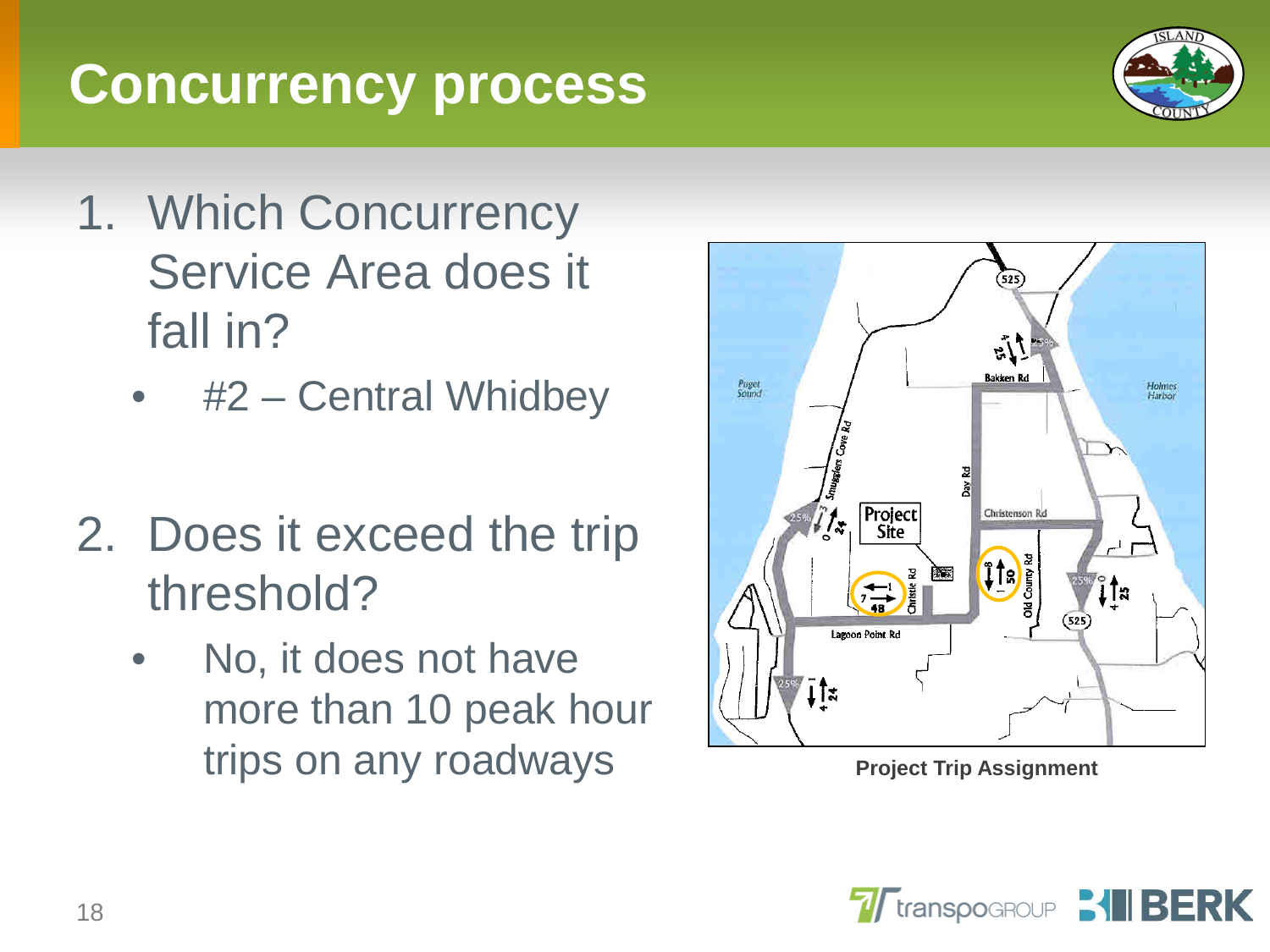# **Example application #2**





19

- **Proposed** development with 27 residential units and 8,000 SF of retail
- Anticipated to generate 40 PM peak hour trips

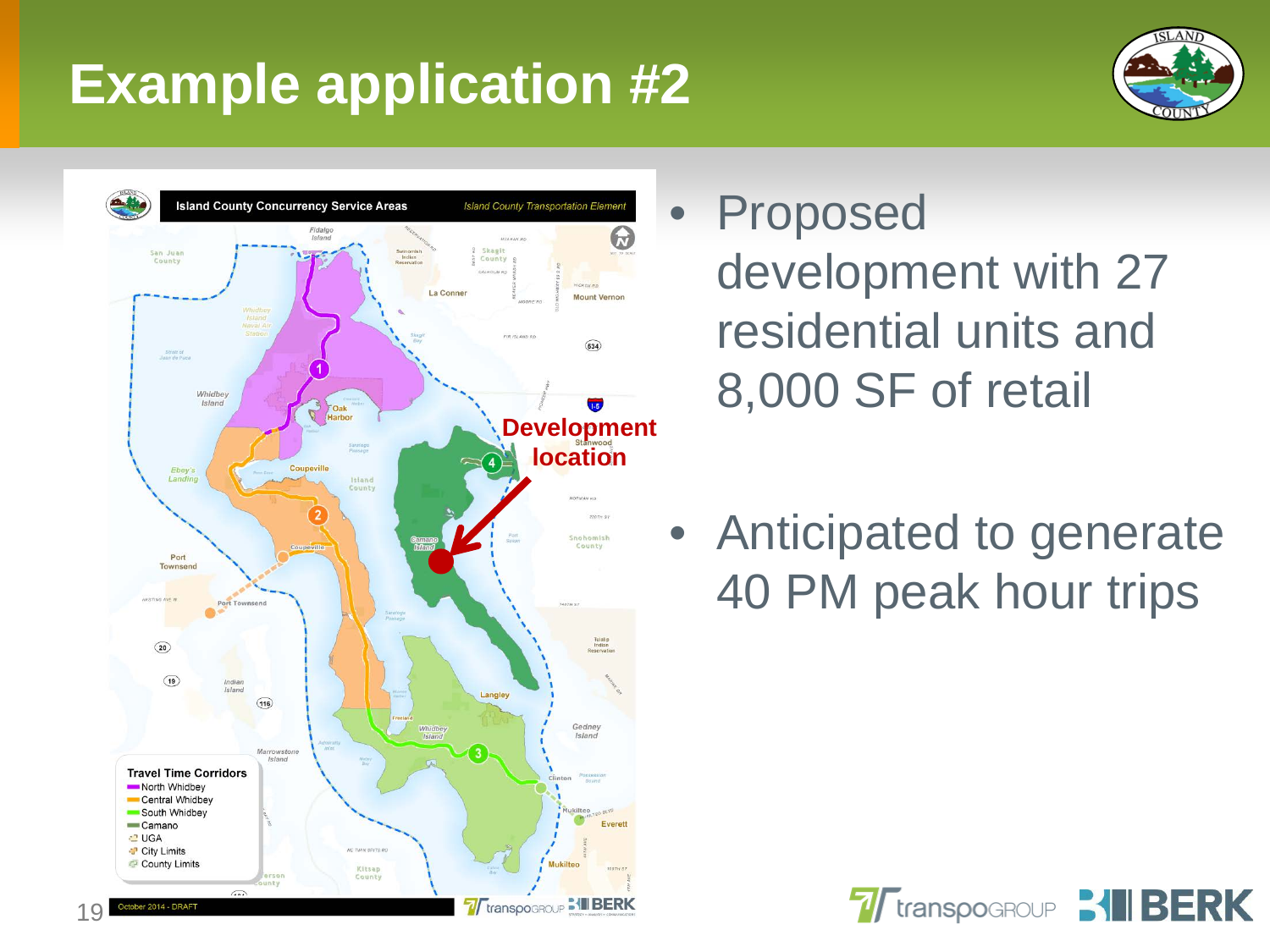## **Concurrency process**

- 1. Which Concurrency Service Area does it fall in?
	- #4 Camano Island
- 2. Does it exceed the trip threshold?
	- Yes, it will impact some intersections and arterial corridors



**Project Trip Assignment**

**7 T**transpogroup **31 BERK** 

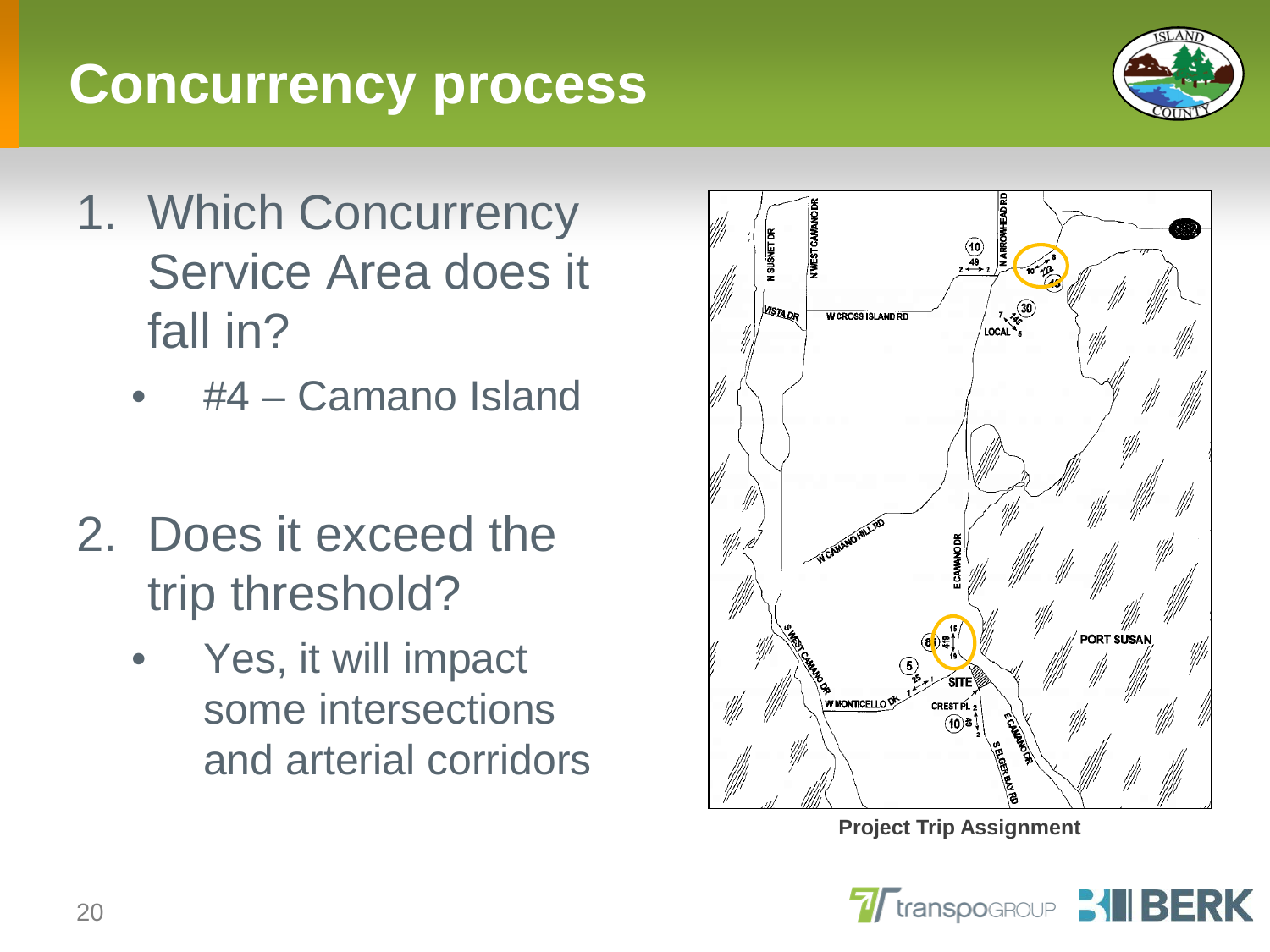#### **Concurrency process**



- 3. Are travel times for that corridor within LOS standard?
	- Yes, then development meets concurrency.
	- No, mitigation required to improve travel speeds.
- 4. Are non-HSS intersections impacted?
	- Yes, then LOS analysis completed to determine "with project" conditions meet LOS standard